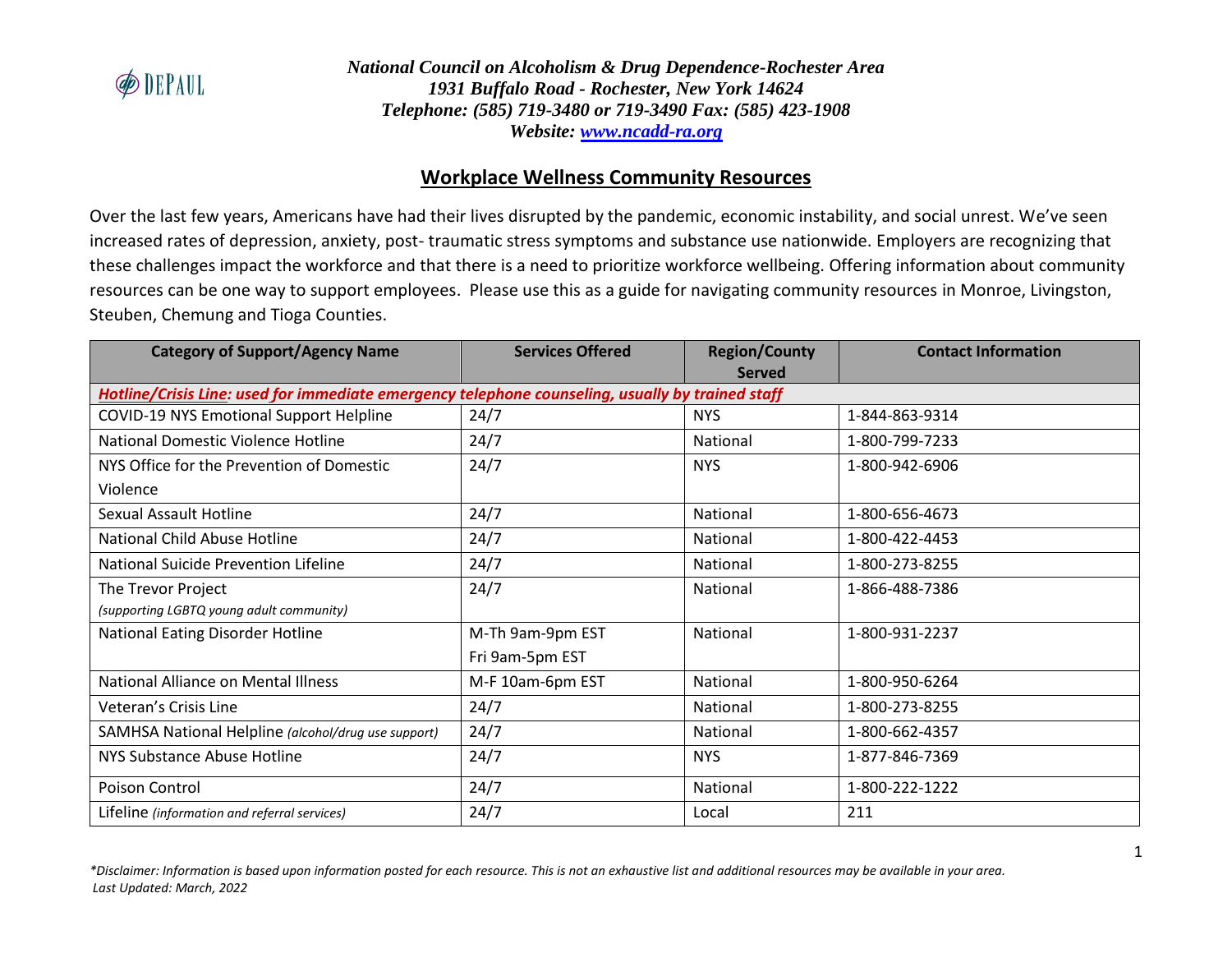

| <b>Category of Support/Agency Name</b>                                                             | <b>Services Offered</b>        | <b>Region/County</b><br><b>Served</b> | <b>Contact Information</b>                   |
|----------------------------------------------------------------------------------------------------|--------------------------------|---------------------------------------|----------------------------------------------|
| Crisis Services: used for emergency mental health situations                                       |                                |                                       |                                              |
| Crisis services                                                                                    | Telephonic, in-home,           | Monroe                                | MC-CrisisServices.pdf                        |
|                                                                                                    | community based, respite,      |                                       | (monroecounty.gov)                           |
|                                                                                                    | urgent care                    |                                       |                                              |
| Behavioral Health Access & Crisis Center                                                           | Urgent care for mental         | Monroe                                | <b>Behavioral Health Access and Crisis</b>   |
|                                                                                                    | health and addiction services  |                                       | Center   Rochester Regional Health           |
| <b>Crisis Services</b>                                                                             | <b>Emergency and inpatient</b> | Livingston                            | Emergency & Inpatient   Mental Health        |
|                                                                                                    | services                       |                                       | <b>Association of Rochester, NY</b>          |
|                                                                                                    |                                |                                       | (mharochester.org)                           |
| Mental Health Crisis Intervention Program                                                          | <b>Mental health crisis</b>    | Steuben                               | <b>Mental Health Crisis Intervention</b>     |
|                                                                                                    | intervention                   |                                       | Program (211lifeline.org)                    |
| Southern Tier Mobile Integration Team                                                              | Crisis support and             | Chemung, Steuben,                     | southernt-mit.pdf (ny.gov)                   |
|                                                                                                    | access to programs/ services   | Tioga                                 |                                              |
| Financial/Economic Supports: used for emergency and/or long term financial and economic situations |                                |                                       |                                              |
| Monroe County Financial Assistance                                                                 | Public assistance programs     | Monroe                                | 585-753-6000                                 |
|                                                                                                    |                                |                                       | <b>Program Monroe County Financial</b>       |
|                                                                                                    |                                |                                       | Assistance: (ny.gov)                         |
| <b>Consumer Credit Counseling Services of Rochester</b>                                            | Debt management program,       | Monroe                                | 585-546-3440                                 |
|                                                                                                    | credit/ budget counseling,     |                                       | Debt Management, Credit Counseling           |
|                                                                                                    | etc.                           |                                       | <b>Consumer Credit Counseling Service</b>    |
|                                                                                                    |                                |                                       | (CCCS) of Rochester, NY                      |
|                                                                                                    |                                |                                       | (cccsofrochester.org)                        |
| Livingston County Assistance Programs                                                              | Food and financial assistance  | Livingston                            | <b>Livingston County New York assistance</b> |
|                                                                                                    | programs                       |                                       | programs   Geneseo                           |
|                                                                                                    |                                |                                       | (needhelppayingbills.com)                    |
| Catholic Charities of Steuben/Livingston Counties                                                  | Food, clothing, shelter;       | Steuben, Livingston                   | <b>Assistance Request Form   Catholic</b>    |
|                                                                                                    | budget counseling; health      |                                       | <b>Charities Steuben / Livingston</b>        |
|                                                                                                    | insurance;                     |                                       | (ccsteubenlivingston.org)                    |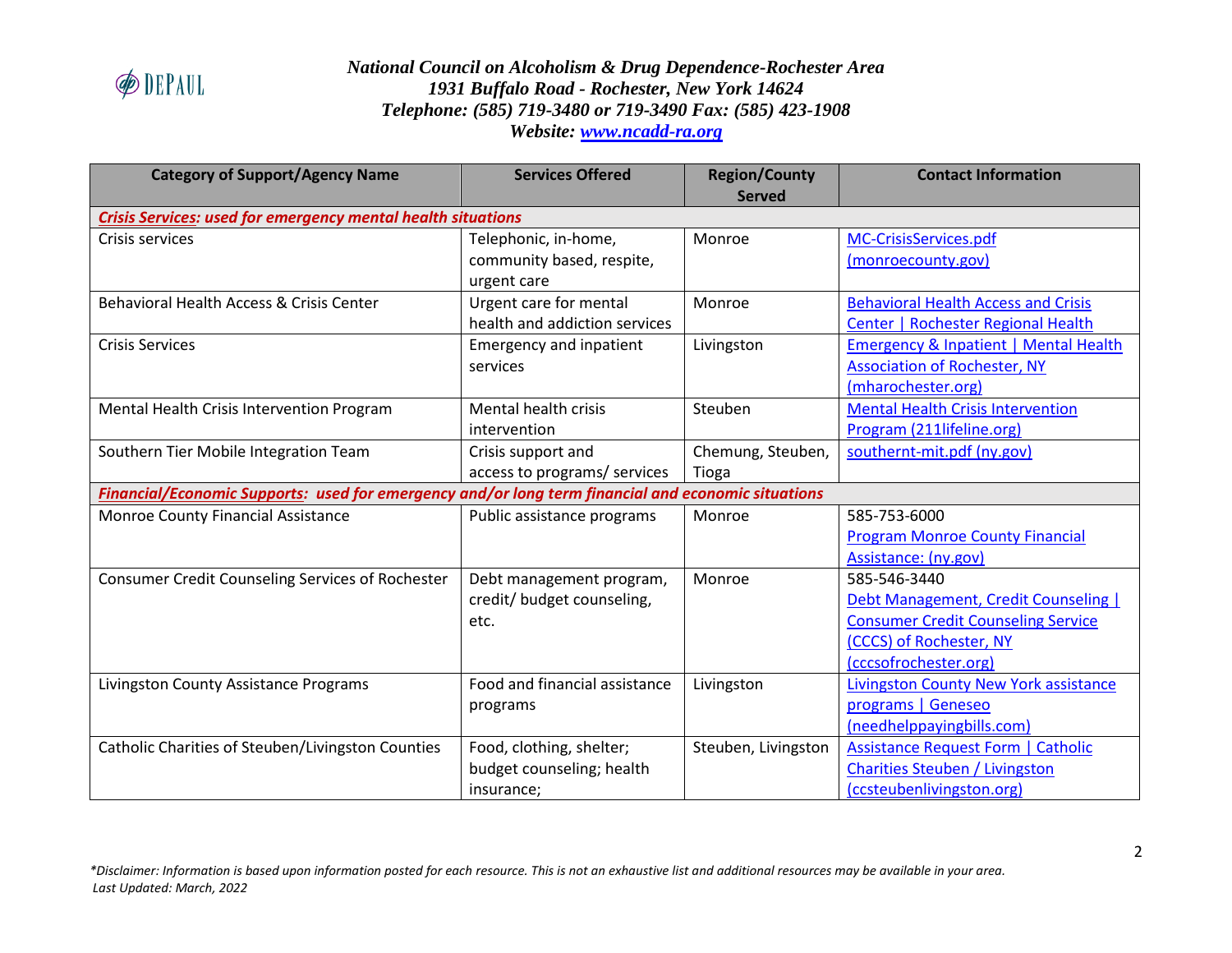

| <b>Category of Support/Agency Name</b>                                                       | <b>Services Offered</b>      | <b>Region/County</b> | <b>Contact Information</b>                    |  |
|----------------------------------------------------------------------------------------------|------------------------------|----------------------|-----------------------------------------------|--|
|                                                                                              |                              | <b>Served</b>        |                                               |  |
| Chemung County Assistance Programs                                                           | HEAP; financial assistance;  | Chemung              | Chemung County assistance programs            |  |
|                                                                                              | emergency services; housing; |                      | Elmira (needhelppayingbills.com)              |  |
|                                                                                              | food; foreclosure and        |                      |                                               |  |
|                                                                                              | mortgage assistance          |                      |                                               |  |
| Community Resources: Broome and Tioga                                                        | Various services             | Tioga                | <b>Community Resources Broome &amp; Tioga</b> |  |
| Counties                                                                                     |                              |                      | 122011 (broomecountyny.gov)                   |  |
| <b>Tioga County Resource Guide</b>                                                           | Food, clothing, shelter,     | Tioga                | tioga-county-resource-guide-2021.pdf          |  |
|                                                                                              | transportation, etc.         |                      | (tiogacountyny.gov)                           |  |
| <b>Physical Health Supports: used to access public health programs</b>                       |                              |                      |                                               |  |
| *For individual/specific resources, contact your Primary Care Physician or Insurance Company |                              |                      |                                               |  |
| Monroe County Department of Public Health                                                    | Various services             | Monroe               | Public Health   Monroe County, NY             |  |
| Livingston County Department of Health                                                       | Various services             | Livingston           | Services   Livingston County, NY -            |  |
|                                                                                              |                              |                      | <b>Official Website</b>                       |  |
| Steuben County Department of Public Health                                                   | Various services             | Steuben              | Steuben County (steubencountyny.gov)          |  |
| Chemung County Health Department                                                             | Various services             | Chemung              | Health Department   Chemung County,           |  |
|                                                                                              |                              |                      | NY (chemungcountyny.gov)                      |  |
| Tioga County Public Health Department                                                        | Various services             | Tioga                | Tioga County, New York Government -           |  |
|                                                                                              |                              |                      | Public Health (tiogacountyny.com)             |  |
| <b>Tioga County Resource Guide</b>                                                           | Various services             | Tioga                | tioga-county-resource-guide-2021.pdf          |  |
|                                                                                              |                              |                      | (tiogacountyny.gov)                           |  |
| Legal Resources/Supports: used to understand and access free/low cost legal supports         |                              |                      |                                               |  |
| Monroe County Law Department                                                                 | Various services             | Monroe               | Law   Monroe County, NY                       |  |
| Monroe County Legal Aid and Pro Bono Services                                                | Various services             | Monroe               | Monroe County Legal Aid & Pro Bono            |  |
|                                                                                              |                              |                      | Services - Justia New York Lawyer             |  |
|                                                                                              |                              |                      | <b>Directory</b>                              |  |
| Free Legal Services                                                                          | Various services             | Monroe               | FreeLegalServices.pdf (nycourts.gov)          |  |
| Veterans Service Agency Legal Services Resource                                              | Various services             | Monroe               | Veterans Legal   Monroe County, NY            |  |
| Guide                                                                                        |                              |                      |                                               |  |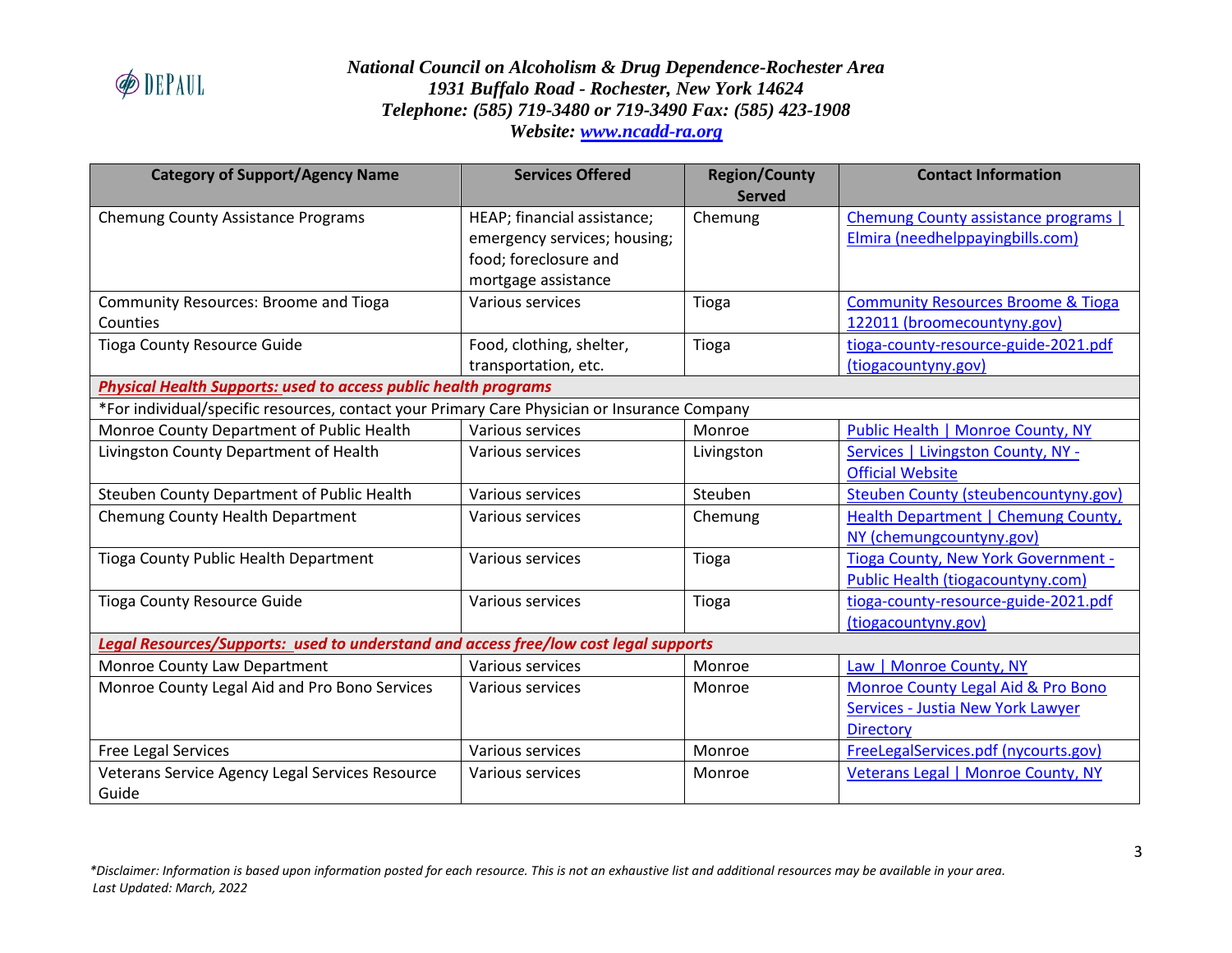

| <b>Category of Support/Agency Name</b>                                                                   | <b>Services Offered</b>      | <b>Region/County</b><br><b>Served</b> | <b>Contact Information</b>                    |  |
|----------------------------------------------------------------------------------------------------------|------------------------------|---------------------------------------|-----------------------------------------------|--|
| Livingston County Legal Aid and Pro Bono Services                                                        | Various services             | Livingston                            | Livingston County Legal Aid & Pro Bono        |  |
|                                                                                                          |                              |                                       | <b>Services - Justia New York Lawyer</b>      |  |
|                                                                                                          |                              |                                       | <b>Directory</b>                              |  |
| Legal Services for the Elderly                                                                           | For persons aged 60 and over | Livingston                            | Legal Services for the Elderly                |  |
|                                                                                                          |                              |                                       | Livingston County, NY - Official Website      |  |
| Steuben County Legal Aid and Pro Bono Services                                                           | Various services             | Steuben                               | Steuben County Legal Aid & Pro Bono           |  |
|                                                                                                          |                              |                                       | Services - Justia New York Lawyer             |  |
|                                                                                                          |                              |                                       | Directory                                     |  |
| Chemung County Legal Aid and Pro Bono Services                                                           | Various services             | Chemung                               | Chemung County Legal Aid & Pro Bono           |  |
|                                                                                                          |                              |                                       | Services - Justia New York Lawyer             |  |
|                                                                                                          |                              |                                       | <b>Directory</b>                              |  |
| Chemung County Legal Assistance                                                                          | For persons with low income  | Chemung                               | Legal Assistance of Western New York -        |  |
|                                                                                                          |                              |                                       | Elmira - Chemung County, New York             |  |
|                                                                                                          |                              |                                       | (networkofcare.org)                           |  |
| <b>Tioga County Resource Guide</b>                                                                       | Various services             | Tioga                                 | tioga-county-resource-guide-2021.pdf          |  |
| Pg. 6- Legal Assistance                                                                                  |                              |                                       | (tiogacountyny.gov)                           |  |
| Mental Health Supports: used to navigate community mental health resources (inpatient, outpatient, etc.) |                              |                                       |                                               |  |
| Monroe County Office of Mental Health                                                                    | Various services             | Monroe                                | Mental Health Services   Monroe               |  |
|                                                                                                          |                              |                                       | County, NY                                    |  |
| Livingston County Mental Health Services Guide                                                           | Various services             | Livingston                            | <b>Mental Health Facilities in Livingston</b> |  |
|                                                                                                          |                              |                                       | County, NY (mentalhealthclinics.org)          |  |
| Livingston County Mental Health Services                                                                 | Various services             | Livingston                            | Mental Health / Community Services            |  |
|                                                                                                          |                              |                                       | Livingston County, NY - Official Website      |  |
| Mental Health Association-Livingston County                                                              | Various services             | Livingston                            | Livingston County   Mental Health             |  |
| Resources                                                                                                |                              |                                       | <b>Association of Rochester, NY</b>           |  |
|                                                                                                          |                              |                                       | (mharochester.org)                            |  |
| Steuben County Mental Health Services Guide                                                              | Various services             | Steuben                               | <b>Mental Health Facilities in Steuben</b>    |  |
|                                                                                                          |                              |                                       | County, NY (mentalhealthclinics.org)          |  |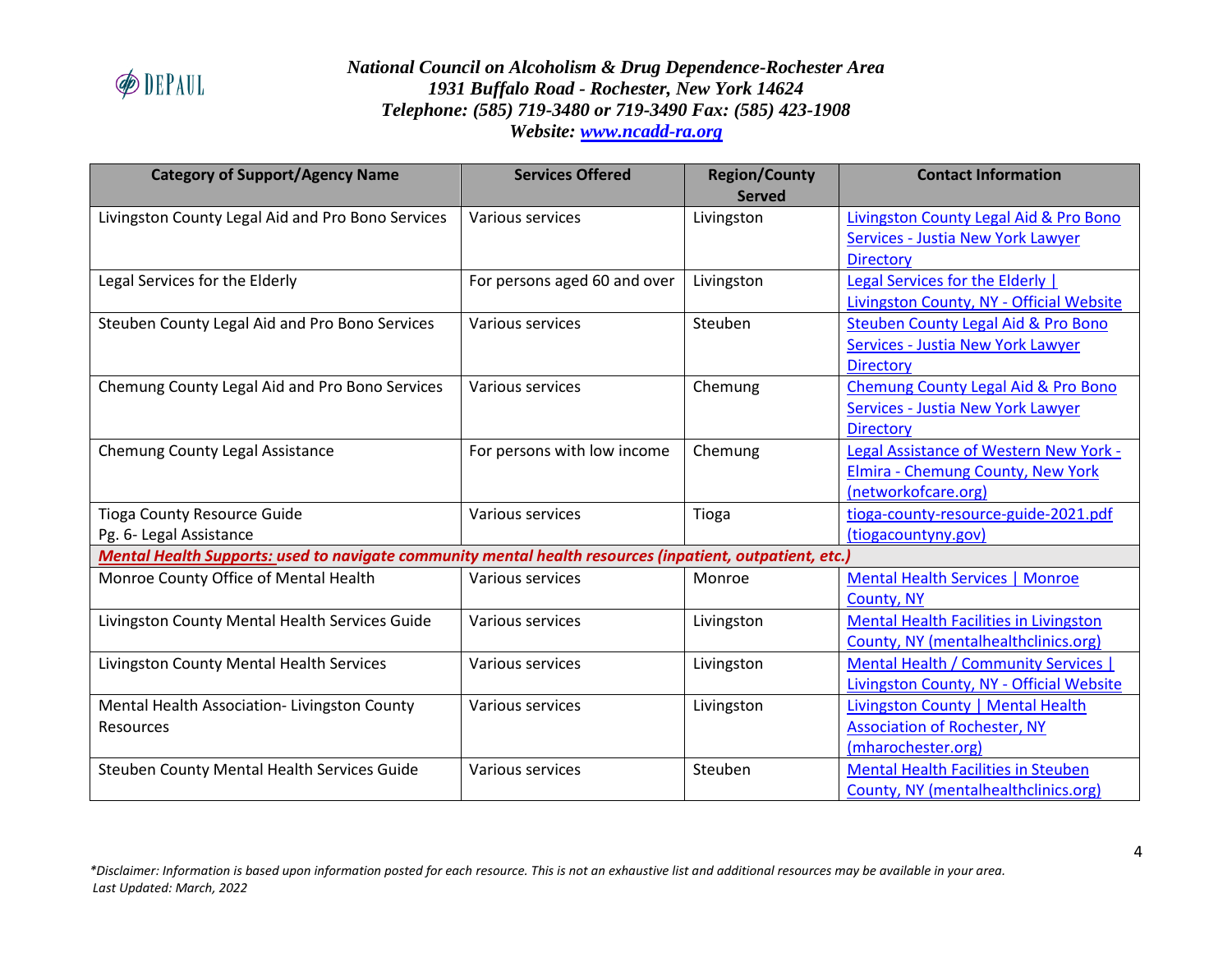

| <b>Category of Support/Agency Name</b>                                                                                          | <b>Services Offered</b>                                                                           | <b>Region/County</b><br><b>Served</b> | <b>Contact Information</b>                                                                                                                                            |
|---------------------------------------------------------------------------------------------------------------------------------|---------------------------------------------------------------------------------------------------|---------------------------------------|-----------------------------------------------------------------------------------------------------------------------------------------------------------------------|
| Chemung County Mental Health Services Guide                                                                                     | Various services                                                                                  | Chemung                               | <b>Counseling / Outpatient Treatment</b><br>returned 23 sub-categories Chemung<br>County, New York (networkofcare.org)                                                |
| <b>Tioga County Resource Guide</b><br>Pg. 24- Mental Health Services                                                            | Various services                                                                                  | Tioga                                 | tioga-county-resource-guide-2021.pdf<br>(tiogacountyny.gov)                                                                                                           |
| American Foundation for Suicide Prevention:<br>Western NY Chapter                                                               | Various services                                                                                  | <b>Western NY</b><br>counties         | <b>Western New York   AFSP</b>                                                                                                                                        |
| Substance Use Supports: used to navigate substance use treatment programs (detox, inpatient, outpatient, etc.)                  |                                                                                                   |                                       |                                                                                                                                                                       |
| DePaul's National Council on Alcoholism and Drug<br>Dependence- Rochester Area/Finger Lakes<br><b>Addiction Resource Center</b> | Health fairs, presentations,<br>events and training, resource<br>directories, etc.                | <b>Finger Lakes</b><br>Region         | https://ncadd-ra.org<br><b>Upcoming Events   NCADD Rochester</b><br>(ncadd-ra.org)<br><b>Finger Lakes Addiction Resource Center</b><br>NCADD Rochester (ncadd-ra.org) |
| Delphi Rise Open Access Clinic                                                                                                  | Evaluates and refers to<br>appropriate level of care<br>(detox, inpatient, or<br>outpatient care) | Monroe                                | Delphi Rise Open Access Clinic<br>(211lifeline.org)                                                                                                                   |
| Monroe County Office of Mental Health/Addiction<br><b>Services</b>                                                              | Various services                                                                                  | Monroe                                | <b>Addiction Services   Monroe County, NY</b>                                                                                                                         |
| Monroe County Opioid Information and Resources                                                                                  | Various services                                                                                  | Monroe                                | Opioid Information & Resources -<br><b>Monroe County, NY</b>                                                                                                          |
| <b>CASA Trinity</b>                                                                                                             | Various services                                                                                  | Livingston,<br>Chemung, Tioga         | <b>CASA-Trinity</b>                                                                                                                                                   |
| Catholic Charities of Steuben/Livingston Counties                                                                               | Various services                                                                                  | Livingston, Steuben                   | <b>Addiction Services, Prevention &amp;</b><br><b>Support   Catholic Charities Steuben /</b><br>Livingston (ccsteubenlivingston.org)                                  |
| Steuben County Department of Alcoholism and<br><b>Substance Abuse Services</b>                                                  | Various services                                                                                  | Steuben                               | Steuben County (steubencountyny.gov)                                                                                                                                  |